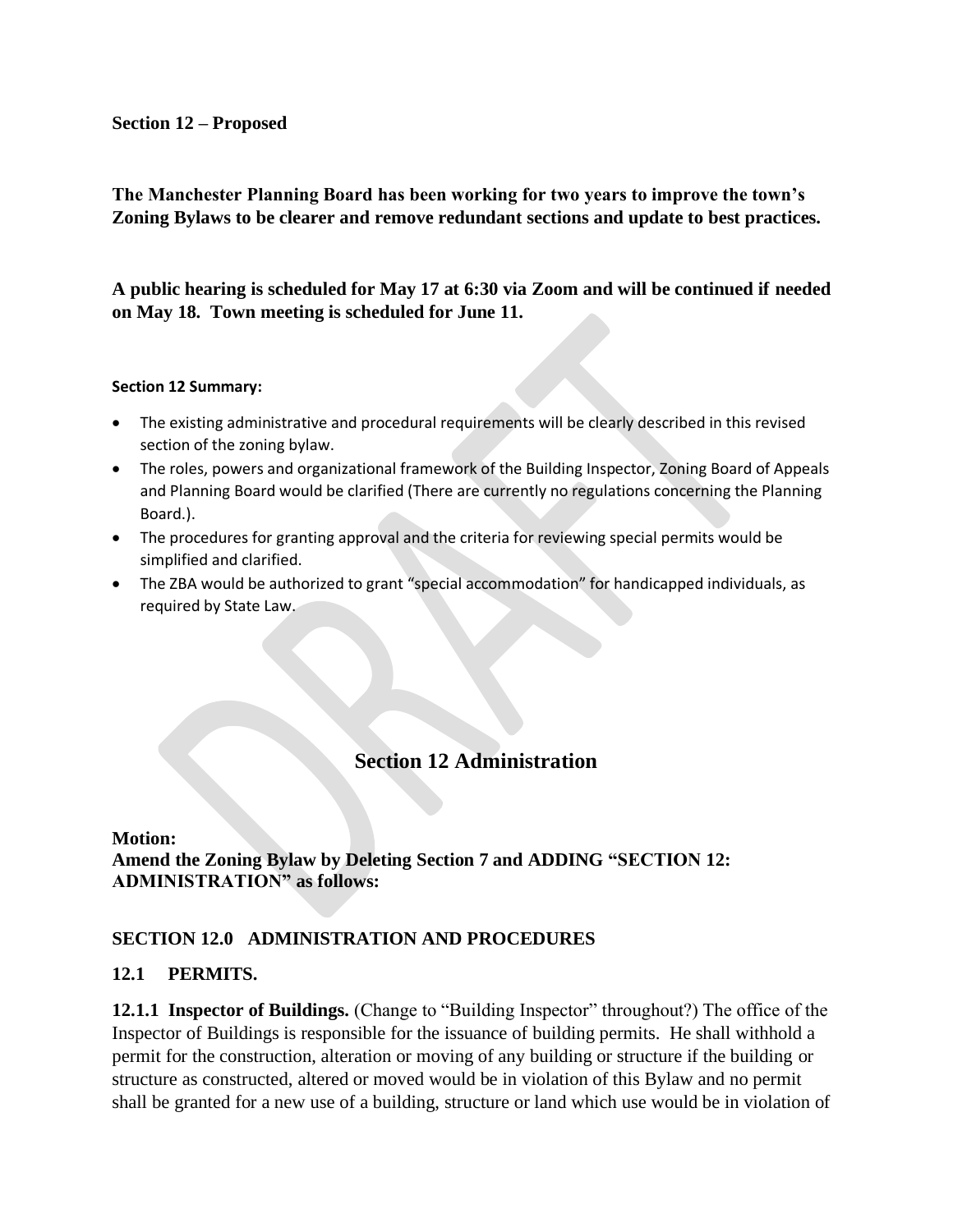this Bylaw. When a special permit, site plan approval, or variance has been may be granted with conditions, such conditions shall be enforced by the Inspector of Buildings.

**12.1.2 Certificate of Occupancy.** No use or occupation of land for any purpose for which a certificate of occupancy is required shall be made, in whole or in part, until such a certificate has been issued by the Inspector of Buildings stating that the use of land and structure, if any, complies with this Bylaw and other applicable codes in effect at the time of issuance.

## **12.2 ENFORCEMENT.**

**12.2.1 Inspector of Buildings.** The office of the Inspector of Buildings is responsible for the enforcement of this Bylaw. The Inspector of Buildings is also responsible for the enforcement of any conditions set forth in site plan approval, a special permit, or a variance.

**12.1.2 Penalties.** Any person violating any provision of this Bylaw, upon conviction, shall be fined \$300 for each offense, and each day that such violation continues shall constitute a separate offense.

**12.1.3 Noncriminal Disposition.** In addition to the procedures for enforcement as described in the previous paragraph, the provisions of this Bylaw may be enforced by the Inspector of Buildings by noncriminal complaint pursuant to the provisions of M.G.L. c. 40, s. 21D. The penalty for violation of any provision of this Bylaw shall be \$25.00 for the first offense; \$50.00 for the second offense; \$100.00 for the third offense and \$200.00 for the fourth and each subsequent offense.

# **12.3 ZONING BOARD OF APPEALS.**

**12.3.1 Appointment; Organization.** The Zoning Board of Appeals shall consist of five regular members and two associate members appointed by the Board of Selectmen for three year terms. The regular members shall be appointed such that the term of at least one member shall expire each year. Vacancies shall be filled in the same manner as appointments. The Board of Appeals shall elect one of its members as chairman and one of its members as clerk, each to serve for a one year term. The two associate members shall be appointed such that their terms do not expire the same year.

**12.3.2 Removal.** A member may be removed only for cause by the Board of Selectmen and only after a written statement of the facts on which removal for cause is based has been presented to such member and a public hearing has been held at which the member has been afforded the opportunity to be heard.

**12.3.3 Powers.** The Board of Appeals shall have and exercise all the powers granted to it by Chapters 40A, 40B, and 41 of the General Laws and by this Bylaw. The Board's powers are as follows:

1. To hear and decide applications for special permits. Unless otherwise specified herein, the Board of Appeals shall serve as the special permit granting authority.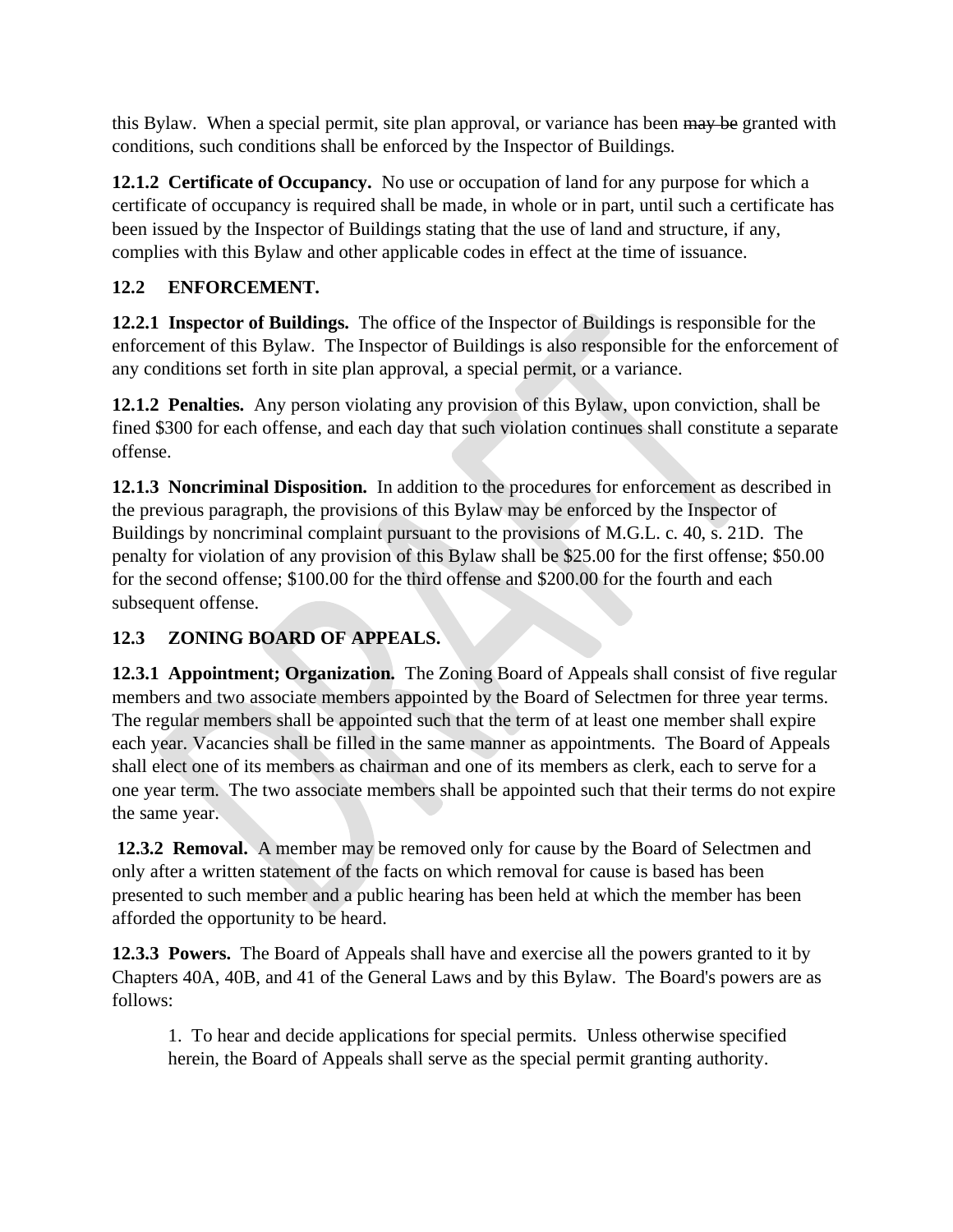2. To hear and decide appeals or petitions for variances from the terms of this Bylaw, with respect to particular land or structures, as set forth in M.G.L. c. 40A, s. 10. The Board of Appeals shall not have the power to grant use variances; provided, however, that a use variance may be granted in the Limited Commercial District upon a written finding by the Board of Appeals that, in addition to the requirements set forth in M.G.L. c. 40A, s. 10, the specific conditions set forth in Section 11.5 of this Bylaw have been considered**.**

3. To hear and decide appeals taken by any person aggrieved by reason of his inability to obtain a permit or enforcement action from any administrative officer under the provisions of G.L. c. 40A, ss. 8 and 15.

4. To hear and decide comprehensive permits for construction of low or moderate income housing by a public agency or limited dividend or nonprofit corporation, as set forth in G.L. c. 40B, ss. 20-23.

**12.3.4 Regulations.** The Board of Appeals may adopt rules and regulations for the administration of its powers.

**12.3.5 Fees.** The Board of Appeals may adopt reasonable administrative fees and technical review fees for petitions for variances, administrative appeals, and applications for comprehensive permits.

### **12.4 PLANNING BOARD.**

**12.4.1 Establishment.** The Planning Board shall consist of seven (7) elected members, elected for three year terms.

**12.4.2 Powers.** The Planning Board shall have the following powers:

1. To hear and decide applications for special permits, when designated as the SPGA in this Bylaw.

2. To hear and decide applications for site plan approval pursuant to Sections 12.5 and 12.8.

**12.4.3 Regulations.** The Planning Board may adopt rules and regulations for the administration of its powers.

**12.4.4 Fees.** The Planning Board may adopt reasonable administrative fees and technical review fees for applications for special permits and site plan review.

### **12.5 SPECIAL PERMITS.**

**12.5.1 Special Permit Granting Authority.** When designated by this Bylaw, the Board of Appeals, the Board of Selectmen, and the Planning Board shall act as the Special Permit Granting Authority (SPGA).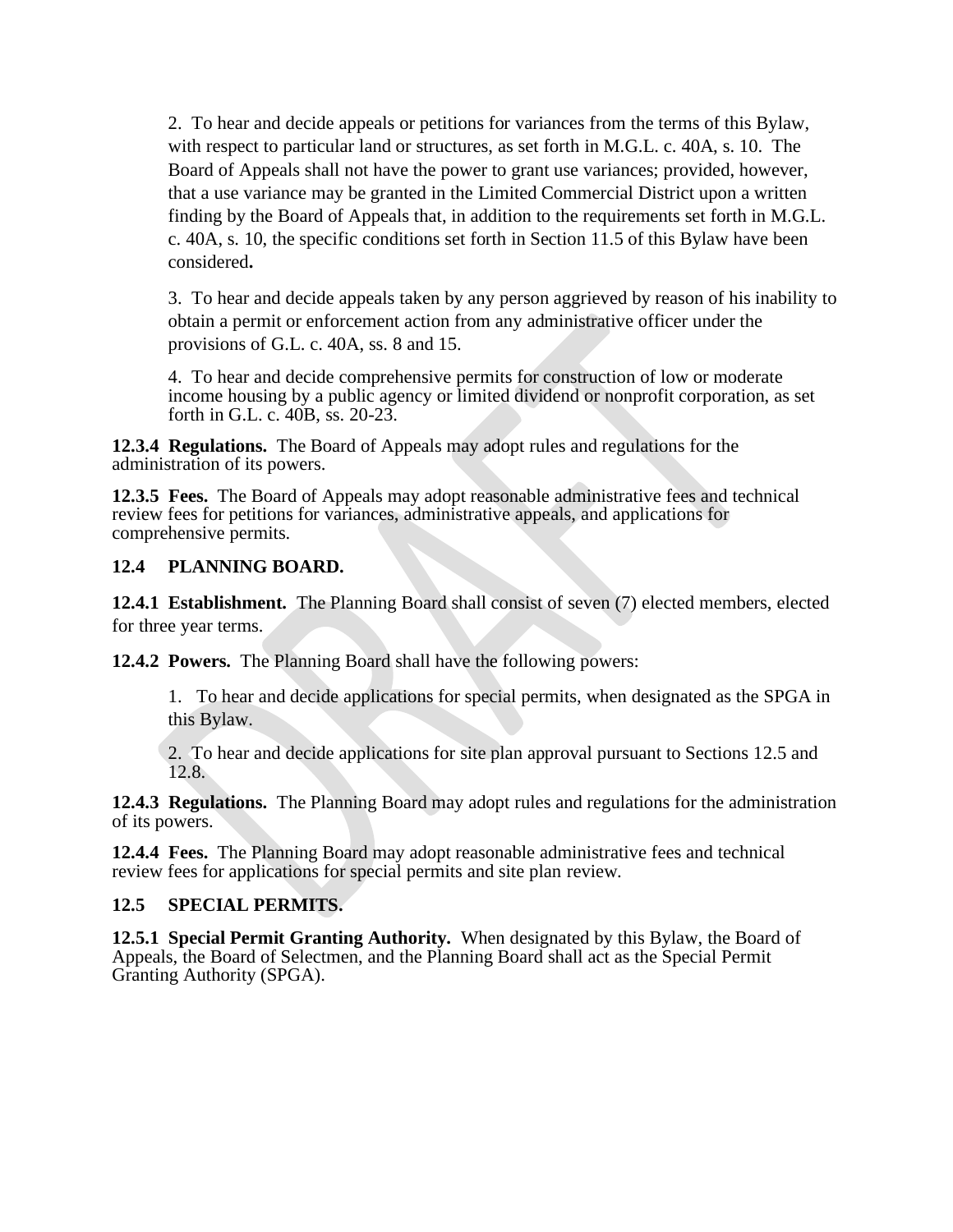**12.5.2 Criteria.** Special permits shall be granted by the Special Permit Granting Authority, unless otherwise specified herein, only upon its written determination that the adverse effects of the proposed use will not outweigh its beneficial impacts to the town or the neighborhood, in view of the particular characteristics of the site, and of the proposal in relation to that site. In addition to any specific factors that may be set forth in this Bylaw, the determination shall include consideration of each of the following:

- 1. Social, economic, or community needs which are served by the proposal;
- 2. Traffic flow and safety, including parking and loading;
- 3. Adequacy of utilities and other public services;
- 4. Neighborhood character and social structures;
- 5. Impacts on the natural environment; and
- 6. Potential fiscal impact, including impact on town services, tax base, and employment.

**12.5.3 Procedures.** An application for a special permit shall be filed in accordance with the rules and regulations of the Special Permit Granting Authority.

**12.5.4 Conditions.** Special permits may be granted with such reasonable conditions, safeguards, or limitations on time or use, including performance guarantees, as the Special Permit Granting Authority may deem necessary to serve the purposes of this Bylaw. Such conditions may include, but are not limited to the following:

1. Setback requirements greater than the minimum required by this Bylaw;

2. Requirements as to installation of screening, fencing or other means of protecting adjacent property;

3. Modification of the exterior features or appearance of any structure;

4. Limitation as to size, number of occupants, or method and time of operation of any proposed use;

5. Regulation of number, design and location of access drives and other traffic features;

6. Requirement of off-street parking and other special features;

7. Installation of mechanical or other devices to limit noise, light, odor or other objectional aspects of use; and

8. Requirement for surety bonds or other security for the performance of any conditions attached to the special permit.

**12.5.5 Referral.** The Board of Appeals, Board of Selectmen and Planning Board, when serving as the SPGA, shall refer a special permit application to the Board of Health, Conservation Commission, and the Department of Public Works for written comments and recommendations before taking final action on said special permit application. The SPGA may refer a special permit application to any other town agency, board, or department for comments and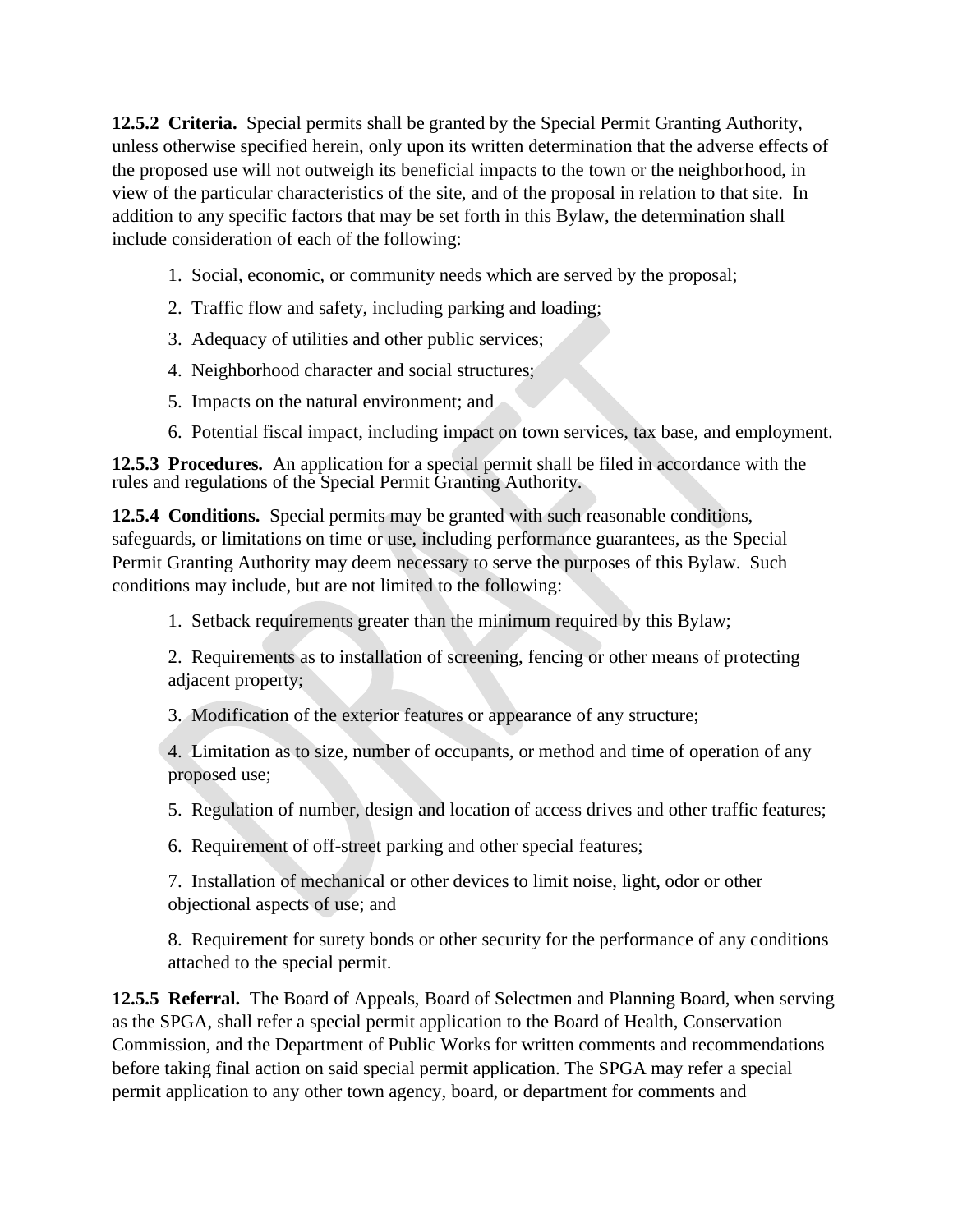recommendations if it so desires before taking final action on said special permit application. A public hearing on said referral shall not be required. Any such Board or Agency to which applications are referred for comment shall make its recommendations and send copies thereof to the SPGA and the applicant within thirty-five (35) days of receipt of the referral request by said board or agency or there shall be deemed no opposition or desire to comment. The SPGA shall not act upon said special permit until either comments from referred board or agencies have been received, or said thirty five (35) days have elapsed, whichever is sooner. Applications referred to more than one board or agency may be reviewed jointly by said boards or agencies.

**12.5.6 Plans.** Unless otherwise provided, the rule or regulation of the Special Permit Granting Authority, an applicant for a special permit shall submit a plan in substantial conformance with the requirements of Section 12.5, herein. The provisions of this Section shall not apply to applications for special permits pursuant to Section 5.0 to alter a nonconformity. The Zoning Board of Appeals shall establish procedures governing such applications by regulation.

**12.5.7 Regulations.** The Special Permit Granting Authority may adopt rules and regulations for the administration of this section.

**12.5.8 Fees.** The special permit granting authority may adopt reasonable administrative fees and technical review fees for applications for special permits.

**12.5.9 Lapse.** Special permits shall lapse if a substantial use thereof or construction thereunder has not begun, except for good cause, within 36 months following the filing of the special permit approval (plus such time required to pursue or await the determination of an appeal referred to in G.L. c. 40A, s. 17, from the grant thereof) with the Town Clerk.

## **12.6 SITE PLAN REVIEW.**

**12.6.1 Purpose.** The purpose of site plan review is to ensure the design and layout of certain developments permitted as a matter of right, by special permit, or by variance. Site plan review is intended to promote suitable development that will not result in a detriment to the neighborhood or the environment.

**12.6.2 Applicability.** The following activities shall require site plan approval from the Planning Board:

1. Any new development, expansion, or change of use other than a single-family or twofamily residence which would, under the parking schedule "Off-Street Parking Regulations" of Section 6.1, require five (5) or more parking spaces, regardless of the number of parking spaces preexisting on the premises; and

2. Any site development which involves cutting or removal of vegetation, shall be permitted only upon site plan approval from the Planning Board. Site plan approval shall be granted only if the Planning Board finds that such approval is consistent with the purposes set forth in this Section 12.6.

**12.6.3 Procedure.** The Planning Board shall serve as the approval authority for site plan review. All decisions shall be made by a majority of the Board, as constituted. Applications shall be accompanied by at least eleven (11) prints of the plans of the proposal.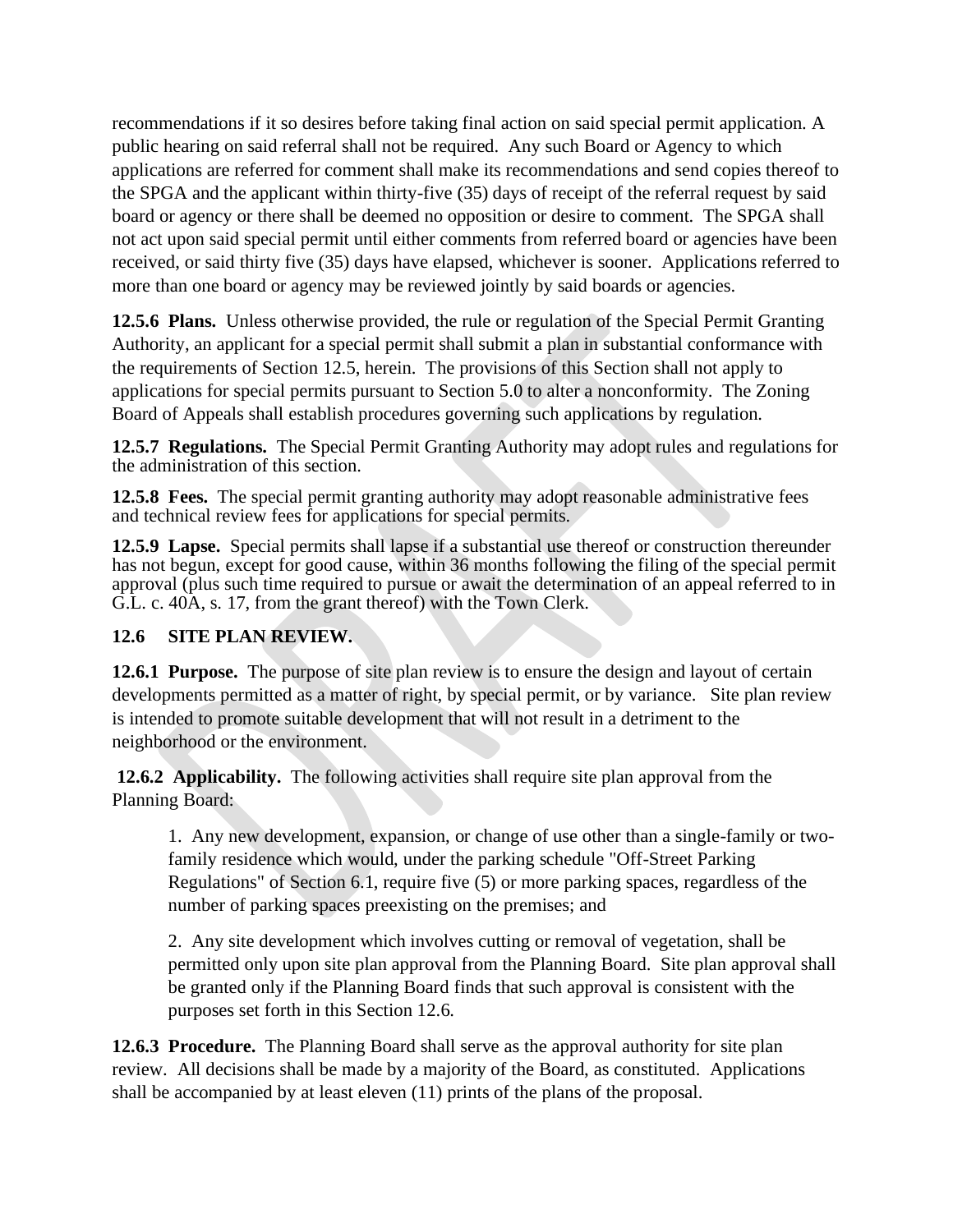**12.6.4 Site Plan Requirements.** Plans subject to site plan review shall be prepared by a Registered Architect, Landscape Architect, or Professional Engineer licensed by the Commonwealth of Massachusetts. The site plan shall be prepared at a scale no greater than 1"=40', and shall show the following:

- 1. Locus map at a scale not greater than 1'=2,000';
- 2. All existing and proposed buildings and structures;
- 3. All existing and proposed contour elevations;

4. All existing and proposed parking spaces, driveway openings, driveways, and service areas;

5. All existing and proposed facilities for sewage, refuse, and other waste disposal;

6. All wetlands, surface water, and areas subject to the 100-year flood;

7. All existing and proposed facilities for surface water drainage;

8. All existing and proposed landscape features such as fences, walls, trees and planting areas, walks, and lighting.

9. All contiguous land owned by the applicant or by the owner of the property.

**12.6.5 Additional Application Requirements.** The applicant shall also submit the following in accordance with Section 6.4:

1. Such material as may be required regarding measures proposed to prevent pollution of surface or ground water, soil erosion, increased runoff, changes in groundwater level, and flooding.

2. Such material as may be required regarding design features intended to integrate the proposed new development into the existing landscape, to enhance aesthetic assets, and to screen objectional features from neighbors.

3. Such material as may be required regarding the projected traffic-flow patterns into and upon the site for both vehicles and pedestrians and an estimation of the projected number of motor vehicle trips to and from the site for an average day and for peak hours.

**12.6.6 Waiver of Technical Compliance.** The Board may, upon written request of the applicant, waive any of the technical or procedural requirements of this Section where the project involves relatively simple development plans.

**12.6.7 Decision; Criteria.** Site plan approval shall be granted upon determination by the Board that the plan meets the following objectives. The Board may impose reasonable conditions at the expense of the applicant to promote these objectives. Any new building construction or other site alteration shall provide adequate access to each structure for fire and service equipment and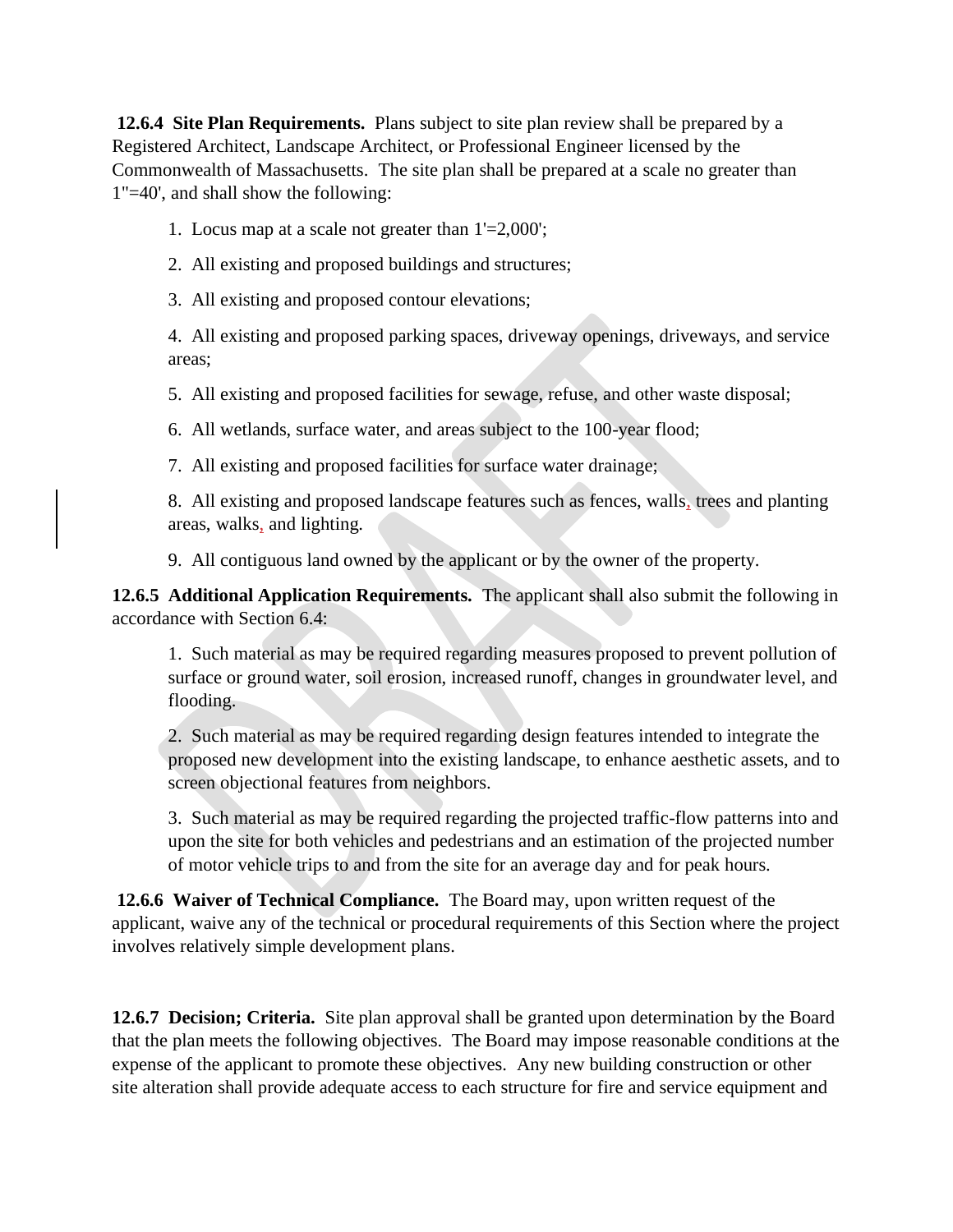adequate provision for utilities and stormwater drainage consistent with the functional requirements of the Planning Board's Subdivision Rules and Regulations. The Planning Board shall use the parking, signage, landscaping and other performance standards prescribed in Section 6.0 of this Bylaw in considering all site plans, in order to promote the following goals:

1. Protection of adjacent areas against detrimental or offensive uses on the site by provisions of adequate surface water drainage, buffers against lighting, sight, sound, dust, vibration, and the allowance of sun, light, and air;

2. Convenience and safety of vehicular, bicycle, and pedestrian movement within the site and in relation to adjacent areas;

3. Adequacy of facilities of handling and disposal of refuse and other production byproducts;

4. Protection of environmental features on the site and in adjacent area;

5. Promotion of appropriate arrangement of structures within the site and in relation to existing structures within the district and neighborhood;

6. Coordination with and improvement of systems of vehicular, bicycle, and pedestrian access, drainage, water supply, sewage disposal, lighting, landscaping, wetlands, water courses, buildings and other features that support the neighborhood;

7. Compliance with all applicable sections of this Bylaw.

**12.6.8 Performance Guarantee.** As a condition of site plan approval, the Planning Board may require that construction and site alteration permitted and specified by said approval be secured by one, or in part by one and in part by the other, of the methods set forth in M.G.L. c. 41, s. 81U (except for the statutory covenant).

**12.6.9 Release of Guarantee.** Performance guarantees may be released in whole or from time to time, in part, when the work has been satisfactorily completed in the opinion of the Planning Board. The Planning Board shall then release the interest of the town in such bond and return any bond or deposit to the person who furnished the same. Request for all releases shall be by certified, return receipt letter to the Planning Board and the Town Clerk and shall outline that portion of the work to be released and shall be accompanied by an engineer's or surveyor's certification that the work has been done in accordance with the requirements of the granted site plan approval. If the Planning Board determines that said construction or site alteration has not been completed, it shall specify in a notice sent by registered mail to the applicant and to the Town Clerk, the details wherein said construction or site alteration fails to comply with the site plan approval and upon failure to do so within forty-five (45) days after the receipt by said Town Clerk of said request by the applicant, all obligations under any bond shall cease and terminate by operation of law, and any deposit shall be returned. In the event that said forty-five day period expires without such specification, or without the release and return of the bond or return of the deposit as aforesaid, the said Town Clerk shall issue a certificate to such effect, duly acknowledged, which may be recorded.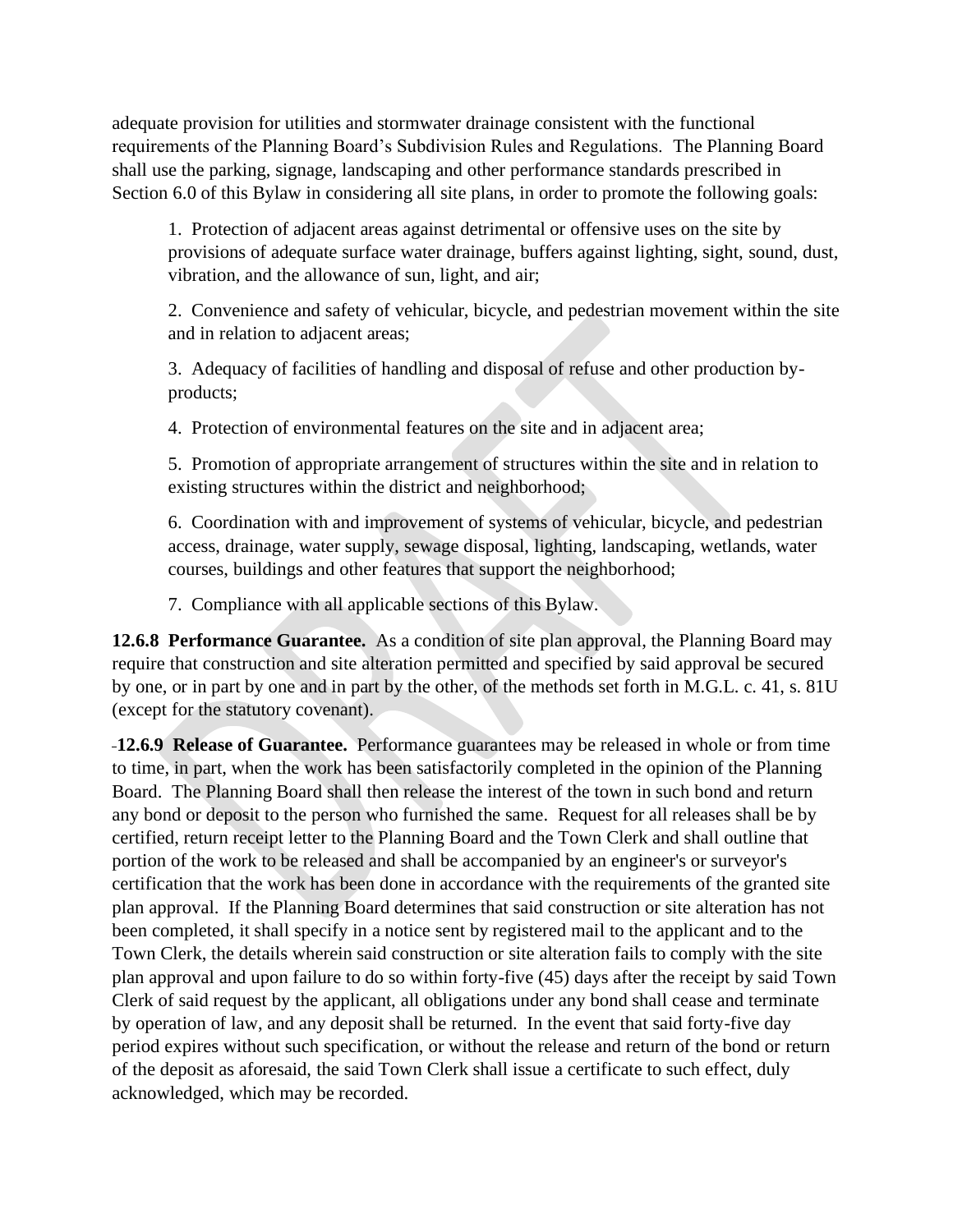**12.6.10 Lapse.** Site plan approval shall lapse after two years from the grant thereof if a substantial use thereof has not sooner commenced except for good cause. Such approval may, for good cause, be extended in writing by the Board upon the written request of the applicant.

**12.6.11 Regulations.** The Board may adopt reasonable regulations for the administration of site plan review.

**12.6.12 Fee.** The Board may adopt reasonable administrative fees and technical review fees for site plan review.

**12.6.13 Appeal.** Any decision of the Planning Board pursuant to this Section shall be appealed in accordance with G.L. c. 40A, s. 17 to a court of competent jurisdiction.

### **12.7 REQUEST FOR REASONABLE ACCOMMODATION.**

**12.7.1 Purpose.** Under the FHA, it is a discriminatory practice to refuse to make "a reasonable accommodation in rules, policies, practices, or services when such accommodation may be necessary to afford [a handicapped] person equal opportunity to use and enjoy a dwelling" 42 U.S.C. § 3604(f)(3)(B). The same standard applies under the ADA, which also addresses nonresidential facilities providing services to persons with disabilities. 42 U.S.C. 12112(b)(5).

See also G.L. c. 40A, s. 3. The purpose of this Section is to facilitate housing and/or services for persons with disabilities and to comply fully with the spirit and the letter of the FHA and, where applicable, the ADA.

**12.7.2 Request.** Any person eligible under the FHA or any provider of housing to persons eligible under the FHA, or any person eligible to operate a nonresidential facility providing services to persons eligible under the ADA, may request a Reasonable Accommodation as provided by the Fair Housing Act and/or the ADA. A Request for a Reasonable Accommodation does not affect a person's or provider's obligations to act in compliance with other applicable laws and regulations not at issue in the requested accommodation.

**12.7.3 Zoning Board of Appeals.** All requests for Reasonable Accommodation under the FHA and/or the ADA shall be submitted to the Zoning Board of Appeals (ZBA).

**12.7.4 Information.** All requests for Reasonable Accommodation shall be in writing and provide, at a minimum, the following information:

- 1. Name and address of person(s) or entity requesting accommodation;
- 2. Name and address of property owner;
- 3. Name and address of dwelling or facility at which accommodation is requested;

4. Description of the requested accommodation and specific regulation or regulations for which accommodation is sought;

5. Reason that the requested accommodation may be necessary for the person or persons with disabilities to use and enjoy the premises; and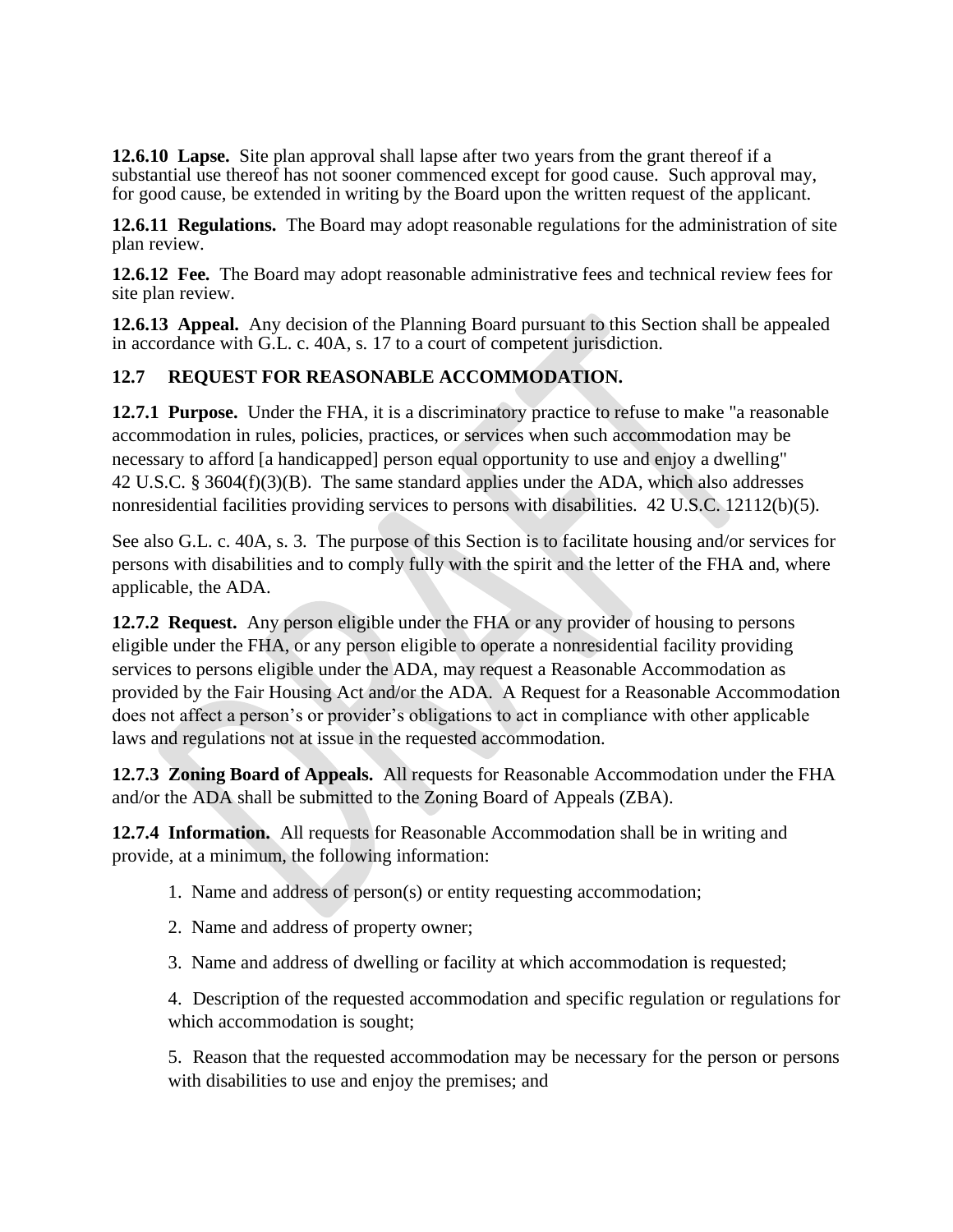6. If the requested accommodation relates to the number of persons allowed to occupy a dwelling, the anticipated number of residents, including facility staff (if any).

7. If necessary to reach a decision on the request for Reasonable Accommodation, the ZBA may request further information from the applicant consistent with the FHA and/or ADA, specifying in detail the information required.

**12.7.5 ZBA Procedures.** The ZBA shall decide a request for reasonable accommodation by majority vote at an open meeting. The ZBA may hold a public hearing using the procedures, including notice, set forth in M.G.L. c. 40A, §§ 11 and 15. The deadlines imposed in M.G.L. c. 40A, s. 11 or s. 15 may be extended upon the request of the applicant and the approval of the ZBA. The ZBA may seek information from other Town agencies in assessing the impact of the requested accommodation on the rules, policies, and procedures of the Town. Upon written notice to the ZBA, an applicant for a reasonable accommodation may withdraw the request without prejudice. The ZBA shall consider the following criteria when deciding whether a request for accommodation is reasonable:

1. Whether the requested accommodation is reasonable;

2. Whether the requested accommodation would require a fundamental alteration of a legitimate City policy; and

3. Whether the requested accommodation would impose undue financial or administrative burdens on the City government.

**12.7.6 Decision.** After conducting an appropriate inquiry into the request for reasonable accommodation, the ZBA may:

- 1. Grant the request;
- 2. Grant the request subject to specified conditions; or
- 3. Deny the request.

The ZBA shall issue a written final decision on the request in accordance with M.G.L. c. 40A, s. 15. If the ZBA fails to render its decision on a request for reasonable accommodation within the time allotted by M.G.L. c. 40A, s. 15, the request shall be deemed granted. The ZBA's decision shall be filed with the Town Clerk and sent to the applicant by certified mail.

**12.7.7 Appeal.** The ZBA's decision pursuant to this Section may be appealed to a court of competent jurisdiction in accordance with M.G.L. c. 40A, s. 17 or otherwise.

**12.7.8 File.** The ZBA shall maintain a file of all requests for reasonable accommodation under the FHA and/or the ADA and a file of all decisions made on such requests. The file(s) may be reviewed in the Office of the ZBA upon request during regular business hours.

**12.7.9 Other Laws.** While a request for a reasonable accommodation is pending, all laws and regulations otherwise applicable to the premises that is the subject of the request shall remain in full force and effect.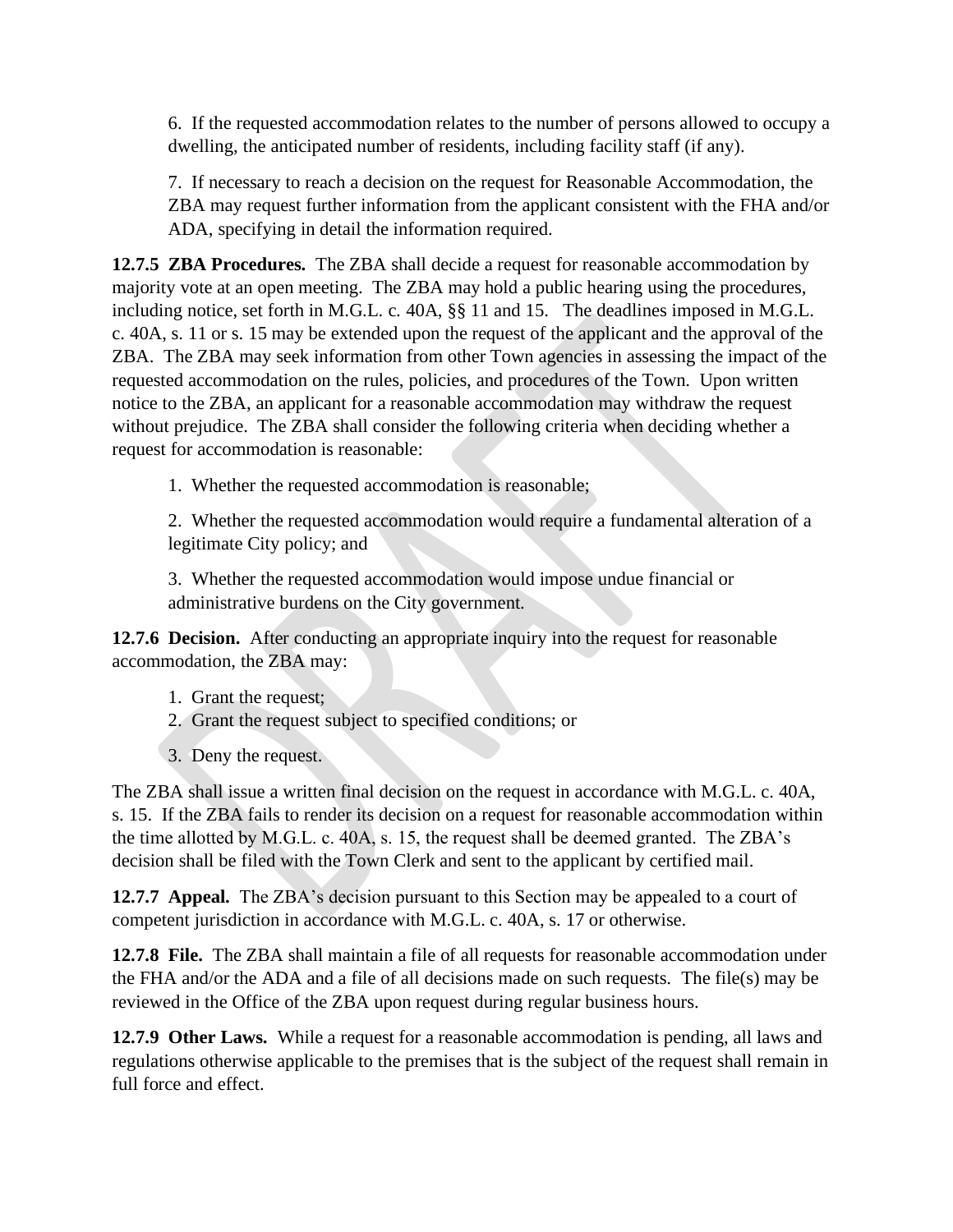### **12.8 SITE PLAN REVIEW FOR DOVER AMENDMENT USES.**

**12.8.1 Purpose.** The purpose of this Section is to provide for site plan review of religious uses, educational uses, and child care centers otherwise "exempt" pursuant to G.L. c. 40A, s. 3. These are items B.1, B.2 and B.3 in the Table of Use and Parking Regulations.

**12.8.2 Site Plan Review Required.** Prior to the issuance of any building permit or certificate of occupancy, the establishment, alteration, change, extension, or reconstruction of uses B.1, B.2, or B.3, as set forth in the Table of Use and Parking Regulations, shall require site plan approval from the Planning Board pursuant to this Section.

**12.8.3 Scope of Site Plan Review.** Under this Section, Site Plan Review shall be limited to two inquiries:

1. Whether the use qualifies for protection under G.L. c. 40A, s. 3; and, if so,

2. What reasonable regulations concerning the bulk and height of structures and determining yard sizes, lot area, setbacks, open space, parking and building coverage requirements, if any, should be imposed on the use.

**12.8.4 Required Information.** All applications for Site Plan Review shall be in writing and provide, at a minimum, the following information:

- 1. Name and address of applicant person or entity;
- 2. Name and address of property owner;

3. Description of the proposed use and any documents necessary to establish threshold compliance with G.L. c. 40A, s. 3;

4. Reason that relief is requested from otherwise applicable zoning requirements;

5. If necessary to reach a decision on the application, the Planning Board may request further information from the applicant consistent with G.L. c. 40A, s. 3, specifying in detail the information required.

**12.8.5 Site Plan; Contents.** In addition, the applicant shall submit a site plan with the following information:

1. Legend depicting all pertinent existing and proposed site features.

2. The date and north arrow shall be shown on the plans.

3. All site plans must be stamped by a Registered Professional Civil Engineer and a Professional Land Surveyor. The land surveyor shall perform an instrument boundary survey and shall certify the accuracy of the locations of the buildings, setbacks, and all other required dimensions to property lines.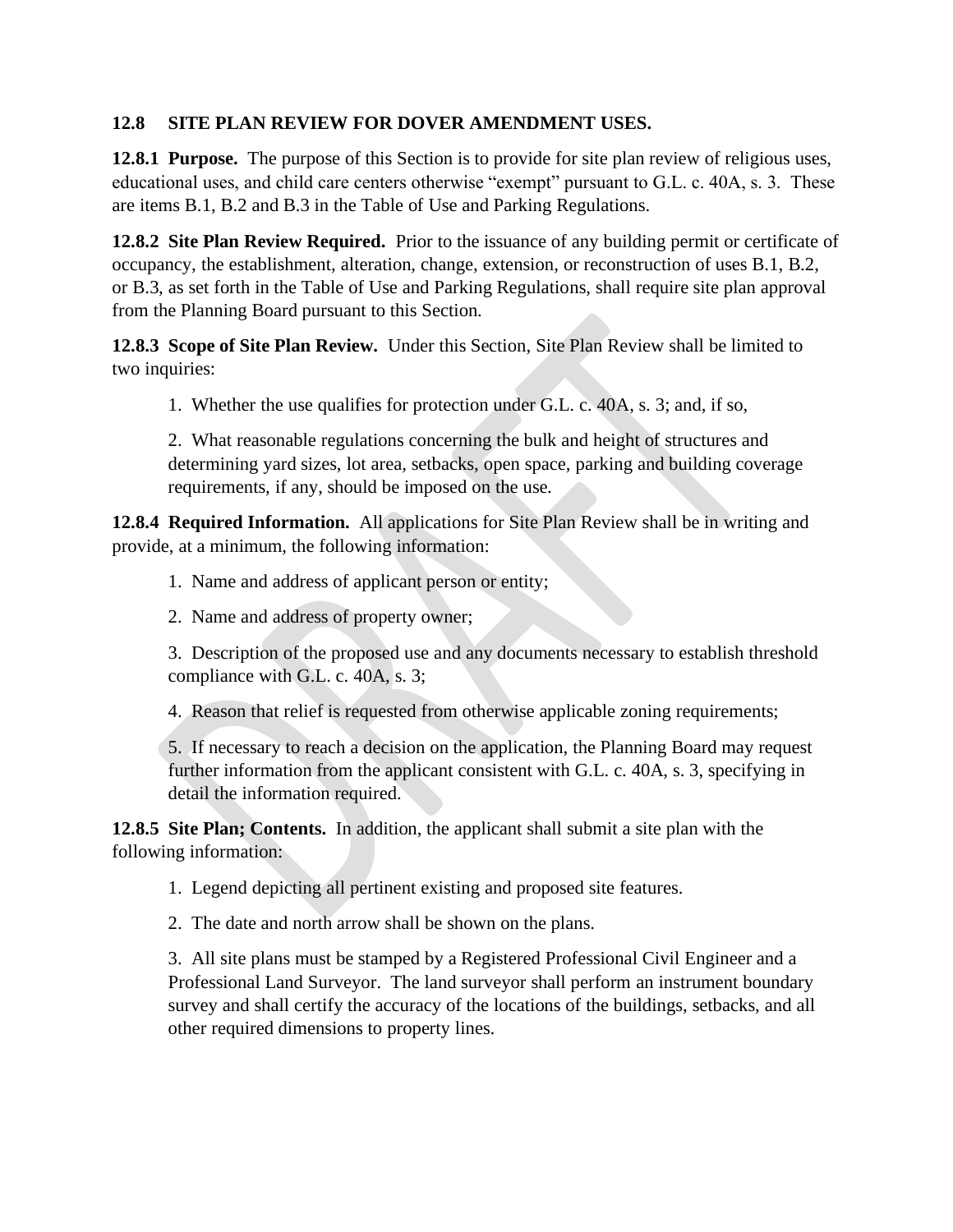4. Zoning Chart depicting "Required" vs. "Provided" for all applicable Zoning Criteria including Lot Size, Frontage, Setbacks, Building Height, Lot Coverage, Parking Spaces, Landscaping Requirements.

5. Locus map, at a scale of  $1" = 600'$  or suitable scale to accurately locate the site in Town, oriented on the plan in the same way as the large-scale plan.

6. The location, width, status (public or private), and name of all streets within 100' of the project.

7. On-site and abutting lot lines. On-site lot lines shall be described by bearings and distance. Abutting lot lines shall be shown in a general way.

8. Zoning District lines, including overlay districts if applicable.

9. The location of existing or proposed building(s) on the lot shall be shown with total square footage and dimensions of all buildings.

10. Any streams, brooks, or wetland resource area boundaries within 100' of the property lines.

11. Information on the location, size and type and number of existing and proposed landscape features. Provide Diameter at Breast Height (DBH) for all existing site trees  $=$  /> 6" DBH --within the project site disturbance limits.

12. Information on the location, size and capacity of existing and proposed on-site and abutting utilities, (water, sewer, drainage, natural gas, electrical cable, etc.) including utilities in abutting side streets, if applicable.

13. Detailed locations and dimensions of all existing and proposed buildings and uses on site and on abutting properties, including exterior details relating to the building footprint. All existing and proposed setbacks from property lines. Any minimum, or below minimum, setback distances shall be clearly noted as such on the plan.

14. Information and details for all site and directional on-site signage shall be submitted.

15. Elevation and facade treatment plans of all proposed structures. Color renderings are required for new construction.

16. Information on the location, size and type of parking, loading, storage and service areas. A parking calculation schedule noting existing, required and proposed spaces for the entire site shall be provided.

17. Details and specifications (if applicable) for proposed site amenities, including, but not limited to fences, recreation facilities, walls or other barrier materials; and special paving materials.

**12.8.6 Decision.** The Planning Board may approve, approve with conditions, or deny an application for site plan approval. In making its decision, the Board shall be guided exclusively by G.L. c. 40A, s. 3. The Board shall file a written decision with the Town Clerk within 90 days